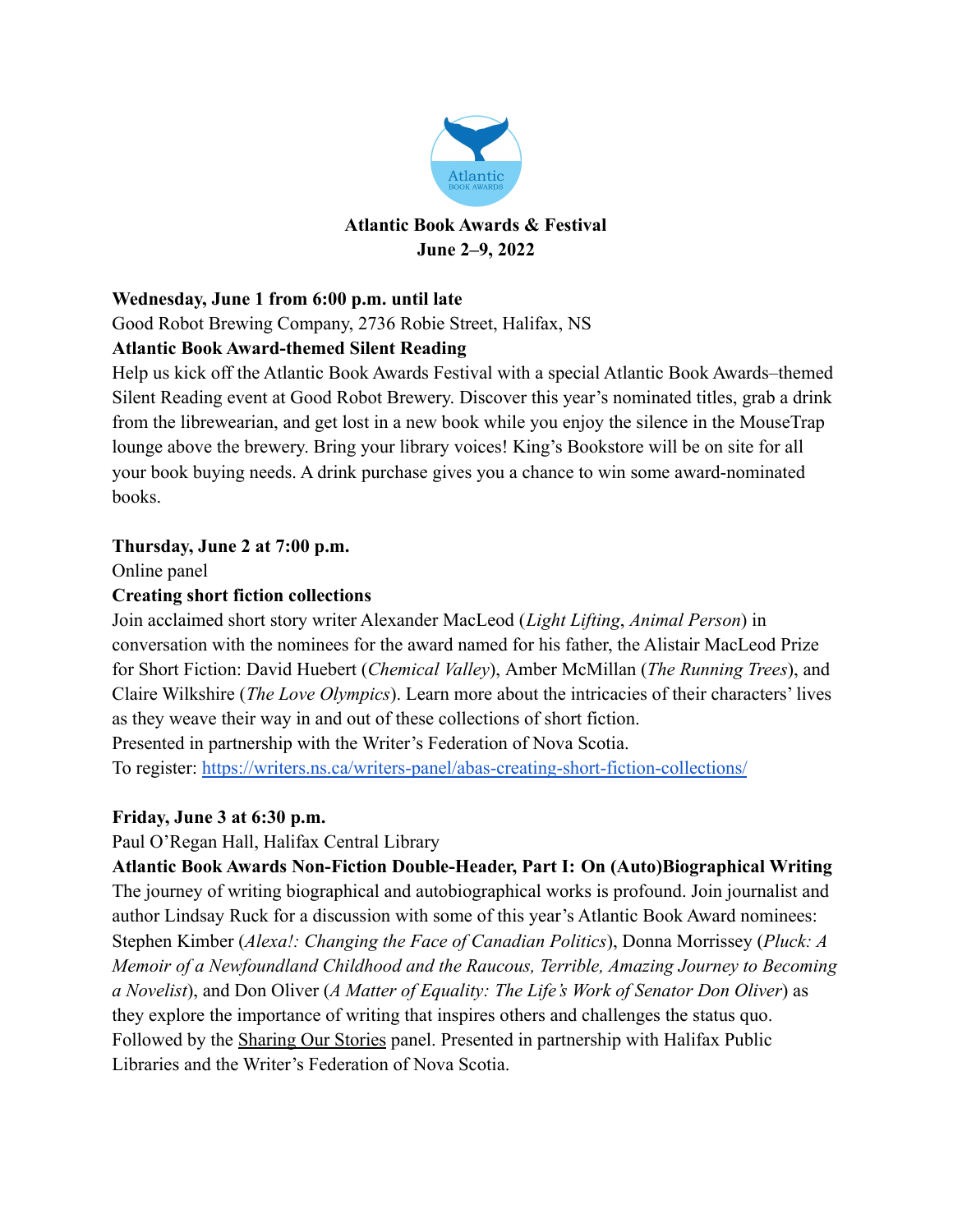

# **Friday, June 3 at 7:30 p.m.** Paul O'Regan Hall, Halifax Central Library

### **Atlantic Book Awards Non-Fiction Double-Header, Part II: Sharing Our Stories**

Join journalist and author Pauline Dakin in conversation with Atlantic Book Award nominees Joanne Gallant (*A Womb in the Shape of a Heart: My Story of Miscarriage and Motherhood*), Susan MacLeod (*Dying for Attention: A Graphic Memoir of Nursing Home Care*), and Donna Morrissey (*Pluck: A Memoir of a Newfoundland Childhood and the Raucous, Terrible, Amazing Journey to Becoming a Novelist*) to discuss the experience of writing about challenging topics. These writers share intimate stories of navigating complicated systems and paradoxes in their lives. These deeply personal accounts are inspiring and insightful. Immediately follows the On (Auto)Biographical Writing panel. Presented in partnership with Halifax Public Libraries and the Writer's Federation of Nova Scotia.

#### **Saturday, June 4 at 10:00 a.m.**

Online panel

### **Small Town Mysteries**

Pour a coffee and sign on for some Saturday morning storytelling with nominees of the Margaret and John Savage First Book Award (Fiction). Alexandra Harrington (*The Last Time I Saw Her*), C. S. Porter (*Beneath Her Skin*), and Colin Sweets Arsenault (*Short Mercy*) have all written riveting debut novels rife with mystery. Learn how small towns on the East Coast play a role in the works of these three authors. Moderated by Morgan Murray (*Dirty Birds*). Presented in partnership with the Cabot Trail Writers Festival and the Writer's Federation of Nova Scotia. To register: <https://writers.ns.ca/writers-panel/abas-small-town-mysteries/>

### **Saturday, June 4 at 6–9:00 p.m.**

Memorial Hall, UNB, Fredericton, NB

### **New Brunswick Book Awards**

In partnership with the Writer's Federation of New Brunswick and *The Fiddlehead*, the seventh annual New Brunswick Book Awards will be presented as part of WFNB's annual WordSpring writing festival. Atlantic Book Award nominees Jodie Callaghan (*The Train*), Triny Finlay (*Myself a Paperclip*), Amber McMillan (*The Running Trees)*, and Rebecca Salazar (*Sulphurtongue*) are all shortlisted for New Brunswick Book Awards. The event is free and open to the public starting with a reception at 6 p.m. and ceremony at 7 p.m.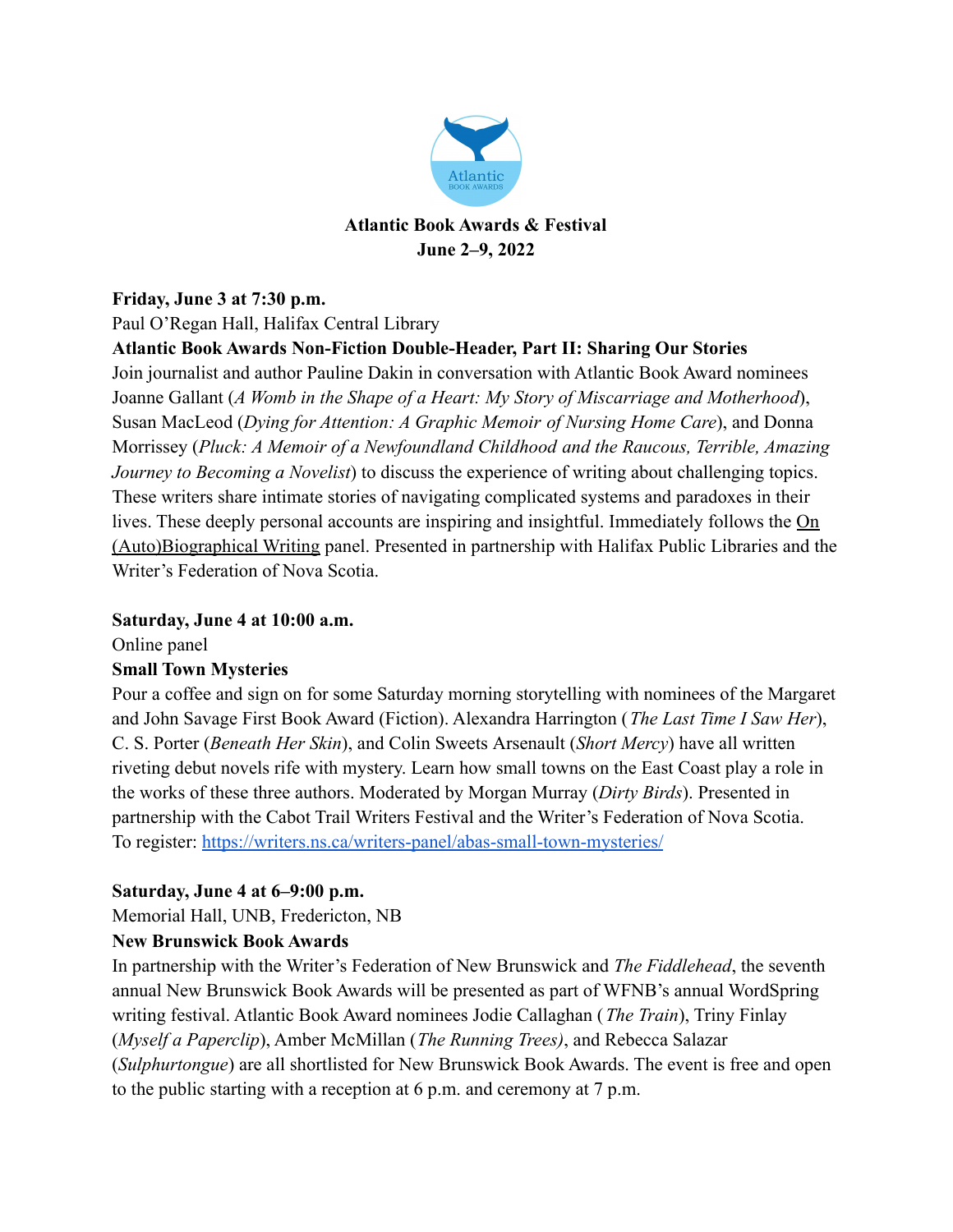

# **Monday, June 6 at 6:30 p.m. AST (7:00 p.m. NDT)**

Online panel

### **Indigenous Voices**

Please join us for a special presentation by nominees for this year's Atlantic Book Awards. June is National Indigenous History Month, a time to recognize and honour the rich history, heritage, resilience, and diversity of First Nations, Inuit, and Métis Peoples across Canada. Authors Mi'sel Joe and Sheila O'Neill (*My Indian*), Rebecca Thomas (*Swift Fox All Along*), and Jodie Callaghan (*The Train*) will come together to discuss Oral history and the importance of Indigenous people telling their own stories. This online panel will be hosted by Kelly Anne Butler, Indigenous Education Specialist at Memorial University of Newfoundland. Presented in partnership with Newfoundland Public Libraries.

To register: <https://tinyurl.com/35x7eb32>

### **Monday, June 6 at 7:00 p.m. (doors open at 6:30 p.m.)**

Halifax City Hall, 1841 Argyle Street

### **Nova Scotia Book Awards Ceremony**

The inaugural Nova Scotia Book Awards ceremony, celebrating literary prizes open only to Nova Scotian authors. These provincial awards were previously awarded as part of the regional Atlantic Book Awards. The evening will feature readings by Nova Scotia actors from the five award-winning books as well as a reception and cash bar. Admission is free, though a contribution of \$10 is suggested. Tickets are limited and must be secured in advance: [https://www.eventbrite.ca/e/the-inaugural-nova-scotia-book-awards-ceremony-tickets-32876965](https://www.eventbrite.ca/e/the-inaugural-nova-scotia-book-awards-ceremony-tickets-328769657897) [7897](https://www.eventbrite.ca/e/the-inaugural-nova-scotia-book-awards-ceremony-tickets-328769657897).

Watch the live stream: <https://www.youtube.com/watch?v=q3ROxaqNNlU>

### **Tuesday, June 7 at 7:00 p.m.**

Online Panel

# **An Evening of Poetry**

An evening of poetry readings and conversation featuring nominees for the J. M. Abraham Poetry Award: Alyda Faber (*Poisonous if Eaten Raw*), Triny Finlay (*Myself a Paperclip*), and Rebecca Salazar (*Sulphurtongue*). Hosted by musician, poet, performer and Prince Edward Island's own Tanya Davis. Presented in Partnership with the Writer's Federation of Nova Scotia. To register: <https://writers.ns.ca/writers-panel/aba-an-evening-of-poetry/>